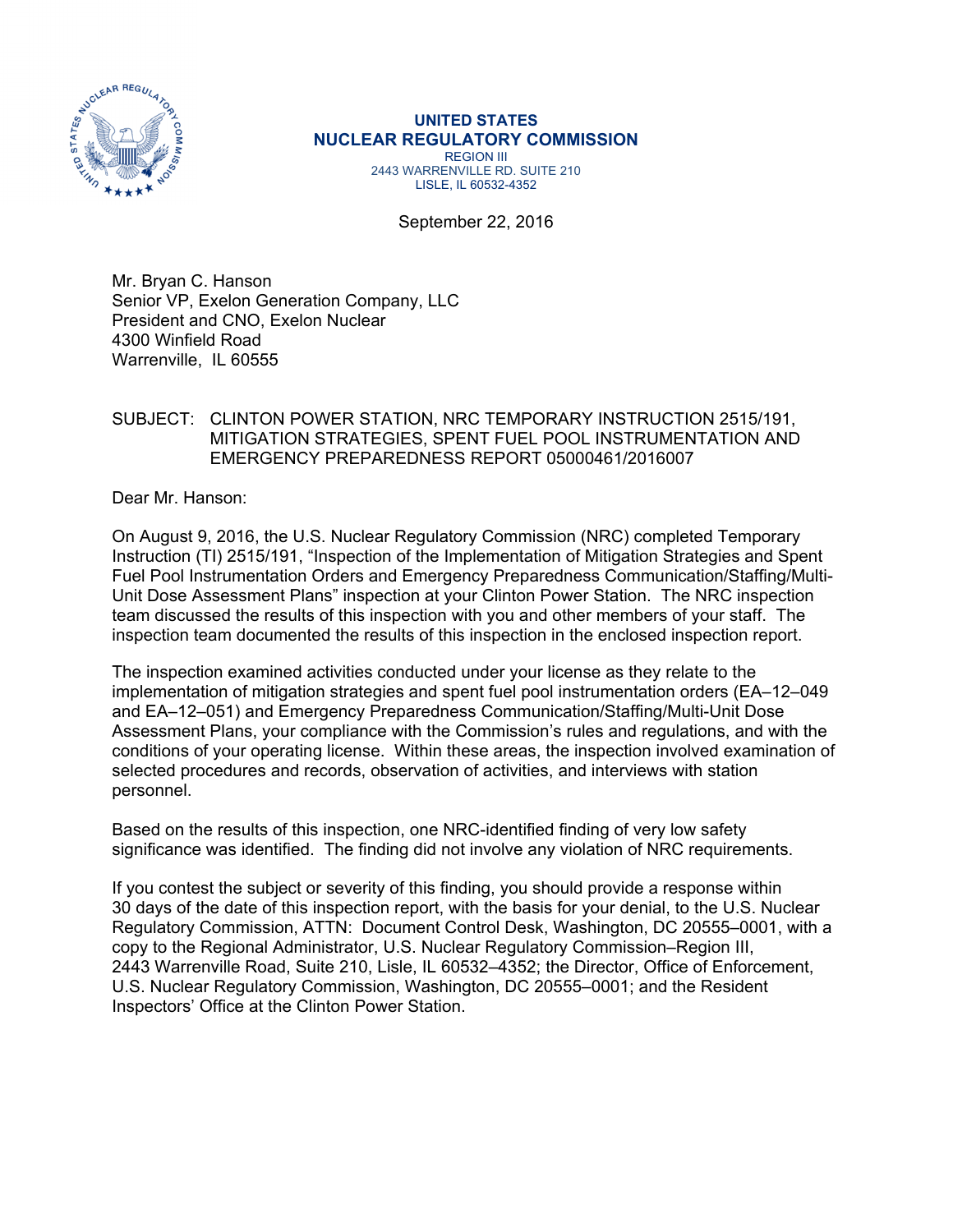B. Hanson **B.** Hanson

In accordance with Title 10 of the *Code of Federal Regulations* (10 CFR) 2.390, "Public Inspections, Exemptions, Requests for Withholding," of the NRC's "Rules of Practice," a copy of this letter, its enclosure, and your response (if any) will be available electronically for public inspection in the NRC Public Document Room or from the Publicly Available Records (PARS) component of NRC's Agencywide Documents Access and Management System (ADAMS). ADAMS is accessible from the NRC Web site at http://www.nrc.gov/reading-rm/adams.html (the Public Electronic Reading Room).

Sincerely,

### */RA/*

Ann Marie Stone, Team Leader Technical Support Staff

Docket No. 50–461 License No. NPF–62

Enclosure: Inspection Report 05000461/2016007

cc: Distribution via LISTSERV®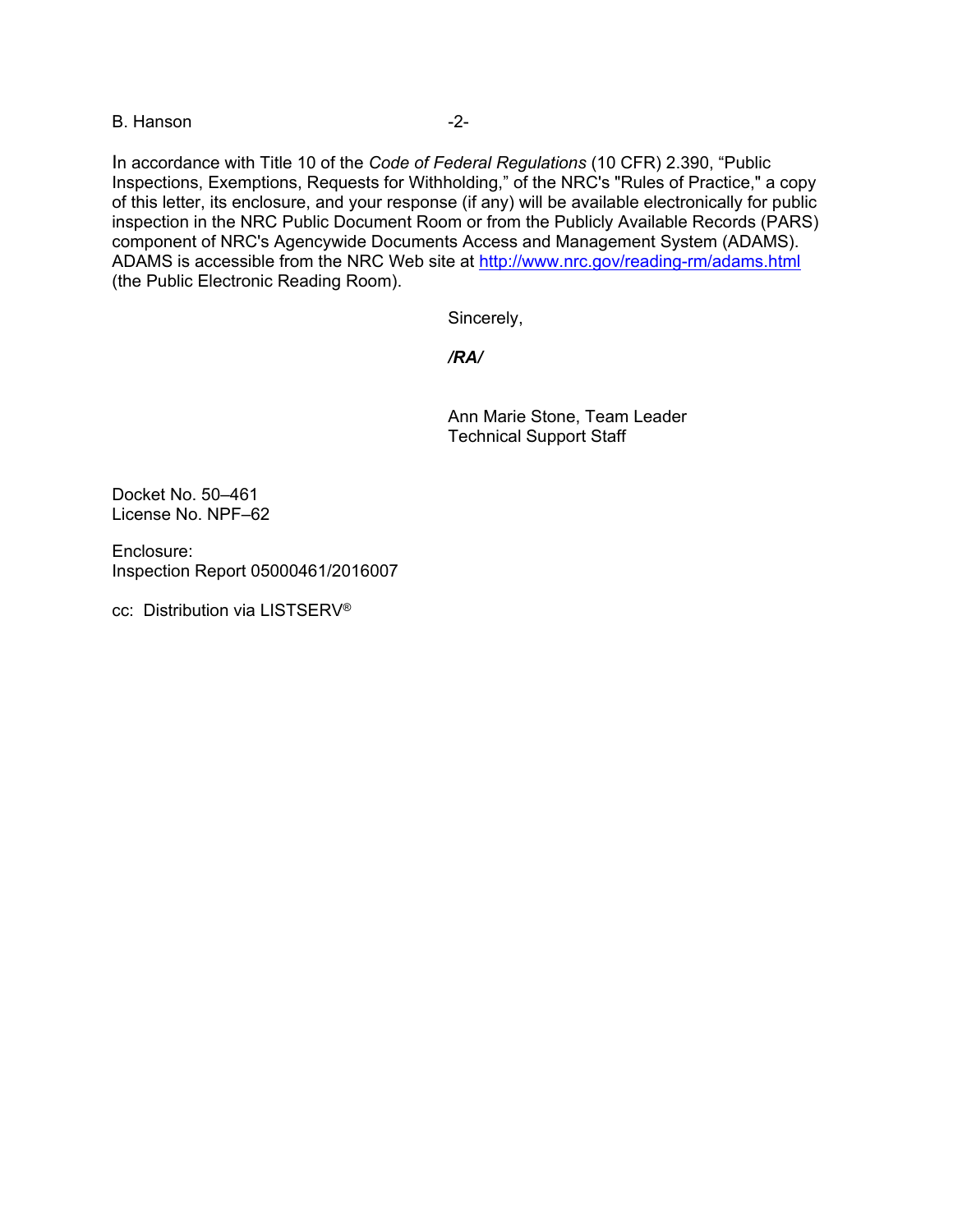# U.S. NUCLEAR REGULATORY COMMISSION

## REGION III

| Docket No:<br>License No: | $50 - 461$<br><b>NPF-62</b>                                                                                                                                                    |  |  |  |
|---------------------------|--------------------------------------------------------------------------------------------------------------------------------------------------------------------------------|--|--|--|
| Report No:                | 05000461/2016007                                                                                                                                                               |  |  |  |
| Licensee:                 | Exelon Generation Company, LLC                                                                                                                                                 |  |  |  |
| Facility:                 | <b>Clinton Power Station</b>                                                                                                                                                   |  |  |  |
| Location:                 | Clinton, IL                                                                                                                                                                    |  |  |  |
| Dates:                    | June 20 through August 09, 2016                                                                                                                                                |  |  |  |
| Inspectors:               | B. Bartlett, Project Engineer, (Team Lead)<br>E. Sanchez-Santiago, Resident Inspector, Clinton<br>T. Bilik, Senior Reactor Inspector,<br>D. McNeil, Senior Operations Engineer |  |  |  |
| Approved by:              | A. Stone, Team Leader<br><b>Technical Support Staff</b>                                                                                                                        |  |  |  |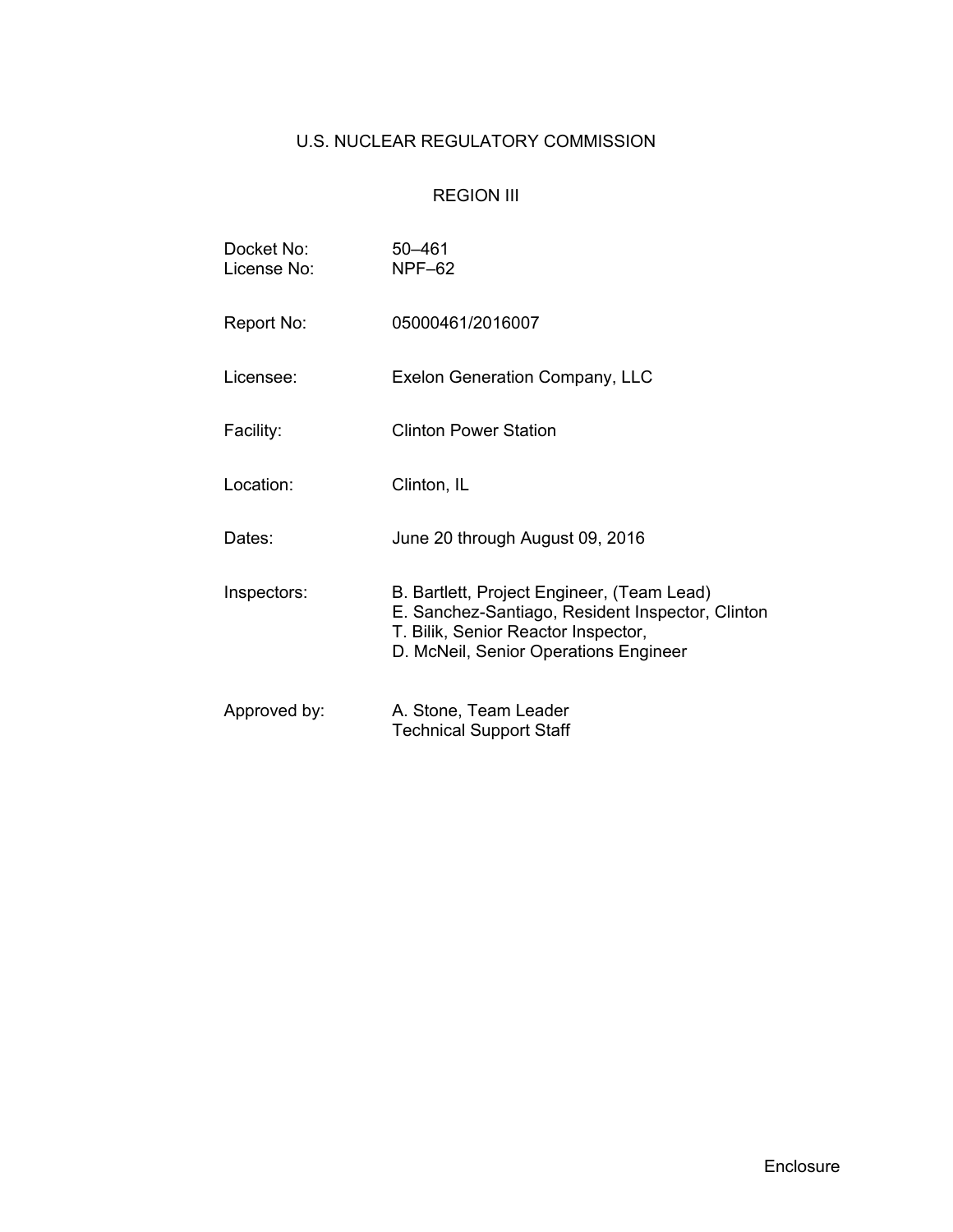#### **SUMMARY**

Inspection Report (IR) 05000461/2016007; 06/20/2016 – 08/09/2016; Clinton Power Station: Temporary Instruction 2515/191 Implementation of Mitigation Strategies and Spent Fuel Pool Instrumentation Orders and Emergency Preparedness Communication/Staffing/Multi-Unit Dose Assessment Plans.

This inspection was performed by three NRC regional inspectors and one resident inspector. One Green finding was identified by the NRC. The finding was not considered a violation of NRC regulations. The significance of inspection findings is indicated by their color (i.e., greater than Green, or Green, White, Yellow, Red) and determined using Inspection Manual Chapter (IMC) 0609, "Significance Determination Process" dated April 29, 2015. Cross-cutting aspects are determined using IMC 0310, "Aspects Within the Cross-Cutting Areas" effective date December 4, 2014. All violations of NRC requirements are dispositioned in accordance with the NRC's Enforcement Policy dated February 4, 2015. The NRC's program for overseeing the safe operation of commercial nuclear power reactors is described in NUREG–1649, "Reactor Oversight Process," dated July 2016.

#### NRC-Identified and Self-Revealing Findings

### **Cornerstone: Mitigating Systems**

Green. Two examples of a finding of very low safety significance was identified by the inspectors for the licensee's failure to have hose configurations that were verified to be able to ensure a timely and successful implementation of a flexible response (FLEX) strategy. Specifically, the licensee did not ensure through evaluations, calculations, analyses or any other means that the strategy for maintaining core cooling, containment heat removal and Spent Fuel Pool (SFP) cooling during a Beyond-Design-Basis External Event (BDBEE) flooding scenario would be capable of fulfilling its function. No violation of NRC requirements were identified.

The performance deficiency is more than minor because it was associated with the mitigating systems cornerstone objective attribute of protection against external factors, specifically the BDBEE flood hazard, and it adversely affected the cornerstone attribute of ensuring the availability, reliability and capability of systems that respond to initiating events to prevent undesirable consequences. Issues identified through TI-191 are evaluated through a cross-regional panel using IMC 0609, Appendix M, "Significance Determination Process Using Qualitative Criteria," as informed by draft Appendix O, "Post Fukushima Mitigation Strategies Significance Determination Process." The finding was determined to be of very low safety significance (Green). The inspectors concluded that the cause of the finding involved a cross-cutting component in the Human Performance area of Design Margins because the organization did not ensure the selected strategy contained the required verification that it could be successfully implemented. [H.6] (Section 4OA5.1)

#### Licensee-Identified Violations

None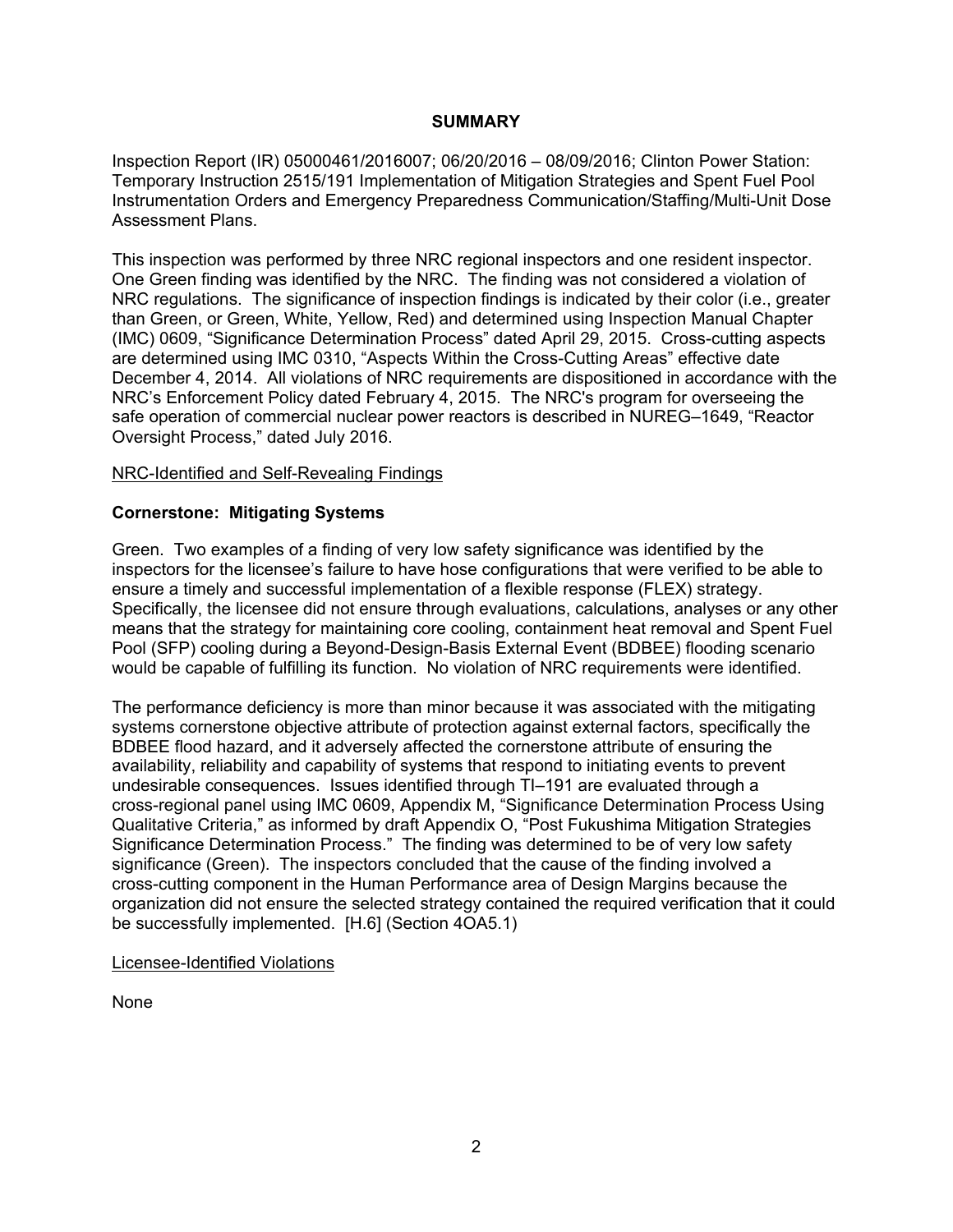## **REPORT DETAILS**

### **4. OTHER ACTIVITIES**

### 4OA5 Other Activities (TI 2515/191)

The objective of Temporary Instruction (TI) 2515/191, "Inspection of the Implementation of Mitigation Strategies and Spent Fuel Pool Instrumentation Orders and Emergency Preparedness Communication/Staffing/Multi-Unit Dose Assessment Plans," is to verify the licensees have adequately implemented the mitigation strategies as described in the licensee's Revised Final Integrated Plan (ADAMS Accession No. ML15349A911) and the NRC's plant safety evaluation (ADAMS Accession No. ML15324A238) and to verify the licensees installed reliable water-level measurement instrumentation in their spent fuel pools. The purpose of this TI was also to verify the licensees had implemented Emergency Preparedness (EP) enhancements as described in their site-specific submittals and NRC safety assessments, including multi-unit dose assessment capability and enhancements to ensure staffing is sufficient and communications can be maintained during such an event.

The inspection also verifies plans for complying with NRC Orders EA–12–049, Order Modifying Licenses with Regard to Requirements for Mitigation Strategies for Beyond-Design-Basis External Events (ADAMS Accession No. ML12229A174) and EA–12–051, Order Modifying Licenses With Regard to Reliable Spent Fuel Pool Instrumentation (ADAMS Accession No. ML12056A044) are in place and are being implemented by the licensee. Additionally, the inspection verifies implementation of staffing and communications information provided in response to the March 12, 2012, request for information letter and multiunit dose assessment information provided per COMSECY–13–0010, Schedule and Plans for Tier 2 Order on Emergency Preparedness for Japan Lessons Learned, dated March 27, 2013, (ADAMS Accession No. ML12339A262).

The team discussed the plans and strategies with plant staff, reviewed documentation, and where appropriate, performed plant walk downs to verify that the strategies could be implemented as stated in the licensee's submittals and the NRC staff prepared safety evaluation. For most strategies, this included verification that the strategy was feasible, procedures and/or guidance had been developed, training had been provided to plant staff, and required equipment had been identified and staged. Specific details of the team's inspection activities are described in the following sections.

#### 1. Mitigation Strategies for Beyond-Design Basis External Events

#### a. Inspection Scope

The team examined the licensee's established guidelines and implementing procedures for the beyond-design basis mitigation strategies. The team assessed how the licensee coordinated and documented the interface/transition between existing off-normal and emergency operating procedures with the newly developed mitigation strategies. The team selected a number of mitigation strategies and conducted plant walk downs with licensed operators and responsible plant staff to assess: the adequacy and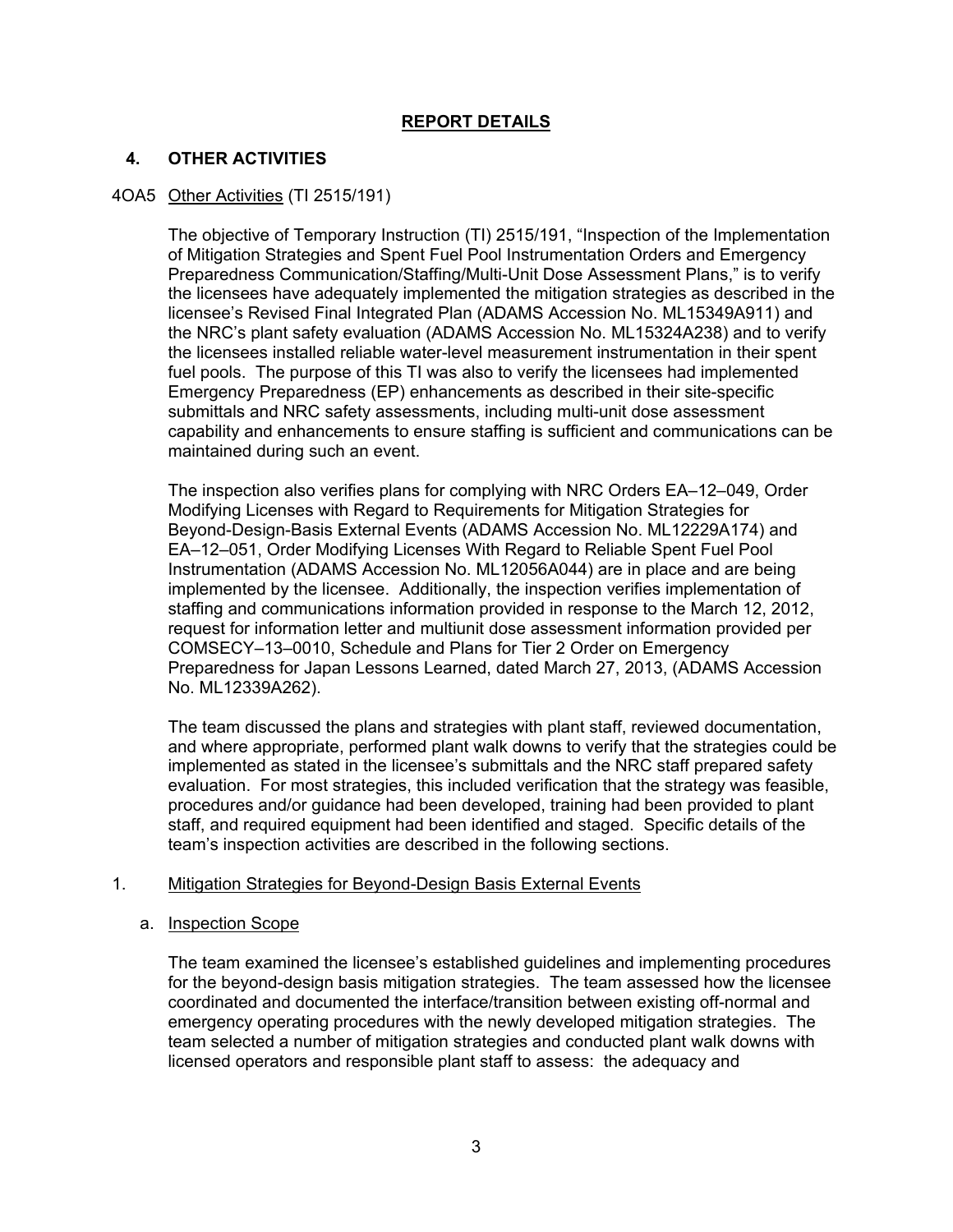completeness of the procedures; familiarity of operators with the procedure objectives and specific guidance; staging and compatibility of equipment; and the practicality of the operator actions prescribed by the procedures, consistent with the postulated scenarios.

The team verified the licensee established a preventive maintenance program for the Diverse and Flexible Coping Strategies (FLEX) portable equipment and that periodic equipment inventories were in place and being conducted. Additionally, the team examined the introductory and planned periodic/refresher training provided to the Operations staff most likely to be tasked with implementation of the FLEX mitigation strategies. The team also reviewed the introductory and planned periodic training provided to the Emergency Response Organization personnel. Documents reviewed are listed in the attachment.

#### b. Assessment

Based on samples selected for review, the inspectors verified that the licensee satisfactorily implemented appropriate elements of the FLEX strategy as described in the plant specific submittal(s) and the associated safety evaluation and determined that the licensee is generally in compliance with NRC Order EA–12–049. The inspectors verified that the licensee satisfactorily:

- developed and issued FLEX Support Guidelines (FSG) to implement the FLEX strategies for postulated external events;
- integrated their FSGs into their existing plant procedures such that entry into and departure from the FSGs were clear when using existing plant procedures;
- protected FLEX equipment from site-specific hazards;
- developed and implemented adequate testing and maintenance of FLEX equipment to ensure their availability and capability;
- trained their staff to assure personnel proficiency in the mitigation of beyond-design basis events; and
- developed the means to ensure that the necessary off-site FLEX equipment would be available from off-site locations.

The inspectors verified that non-compliances with current licensing requirements, and other issues identified during the inspection were entered into the licensee's corrective action program as appropriate.

c. Findings

Introduction: Two examples of a finding of very low safety significance (Green) was identified by the inspectors involving hose configurations that would have challenged the timely and successful implementation of a FLEX strategy.

Description: The licensee implemented order EA–12–049 through a number of procedures and Engineering Changes. With respect to the strategy for a Clinton cooling lake Beyond Design Basis External Event (BDBEE) flooding scenario, EC 392339, addressed the design of the hose connection from the portable ultimate heat sink (UHS) pumps to a pipe header (DG building manifold) that had been installed in the safety related structure. This design required a 12-inch hose to be connected to the DG building manifold, traverse through an area in an "S-curve" configuration, through a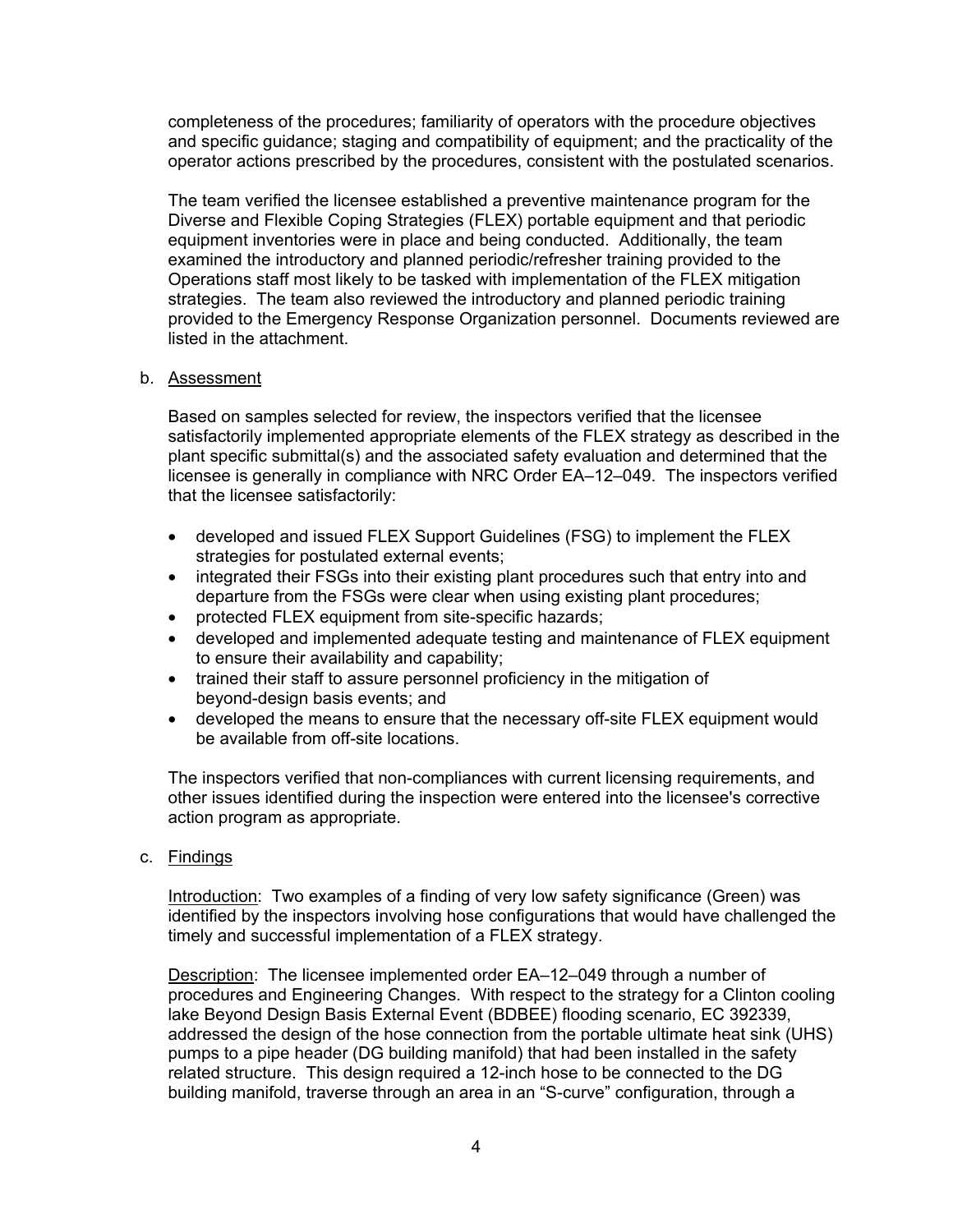penetration on the side the building and suspended 28 feet down the side of the Unit 2 diesel generator structure to the connection on the portable pumps. The hose and water from the UHS would be required to support the Phase 2 core coolant, containment heat removal and spent fuel pool (SFP) cooling strategies.

On June 21, 2016, the inspectors performed a walk down of selected FLEX strategies, including the BDBEE flooding scenario and identified two concerns. The first involved the path that a 12-inch diameter hose would take and whether the path was so tight as to introduce an excessive bend which could reduce flow. The second involved the stresses imposed on the coupling used to connect the same 12-inch hose coming from pumps near the lake to the manifold located inside the Diesel Generator (DG) building.

- Path for temporary hoses: For this strategy, the licensee would lay hose from the DG building manifold through an area which required the hose to be placed in a tight S-curve configuration. The inspectors determined the licensee had not considered the manufacturer's minimum bend radius of 15 feet when establishing the path for this strategy and did not test/analyze whether a tighter bend radius would be acceptable. In addressing the inspectors' questions, the licensee determined the maximum bend radius achievable through this S-curve area would be 7 feet. The inspectors verified this value but questioned whether the hose would crimp during use, inhibiting flow to below acceptable values. The initial calculations by the licensee showed significant flow reductions caused by hose crimping at this reduced bend radius. The manufacturer was requested by the licensee to test a similar configuration at their facility. The manufacturer's test demonstrated that there would be minimal kinking of the hose initially and that as pressure was increased to the expected operating pressure of 150 psig there were no signs of kinking.
- Stresses on hose coupling: The hose coupling stress issue had initially been identified by the licensee and involved the forces imposed on the hose and coupling at the top of a 28 foot tall wall. Specifically, the licensee raised a question on whether the coupling connection, where the outer hose connects to the inner hose, would be able to withstand the stresses imposed by the hose when it is full of water. The licensee documented this issue in their Corrective Action Program as AR 02675017, "12 inch FLEX Hose Coupling Concern". Procedure CPS 4306.01P002, "FLEX UHS Water Supply," which addressed the set up and operation of the hose stated in Step 4.5.5.1 that personnel should use a 12 inch Storz saddle that was stored nearby to prevent a hose kink where the hose exited the building. EC 392339 specified the hose be connected to a pipe section (commonly called a pup piece) to reduce the amount of stress that the hose would be subjected to during operation. The licensee contacted the vendor who had designed and built the hose and the vendor stated that they did not recommend hanging the hose from such a height as it could damage the hose. The vendor also state that under these conditions that the hose coupling would probably fail.

After further review, the licensee concluded the piping section would not be suspended as described in AR 02675017, and that the actual configuration, as documented in an engineering change (EC) document, would not impose such a large amount of stress on the coupling connection. The licensee closed this issue without taking any corrective action, stating the problem was in the way the procedure was written.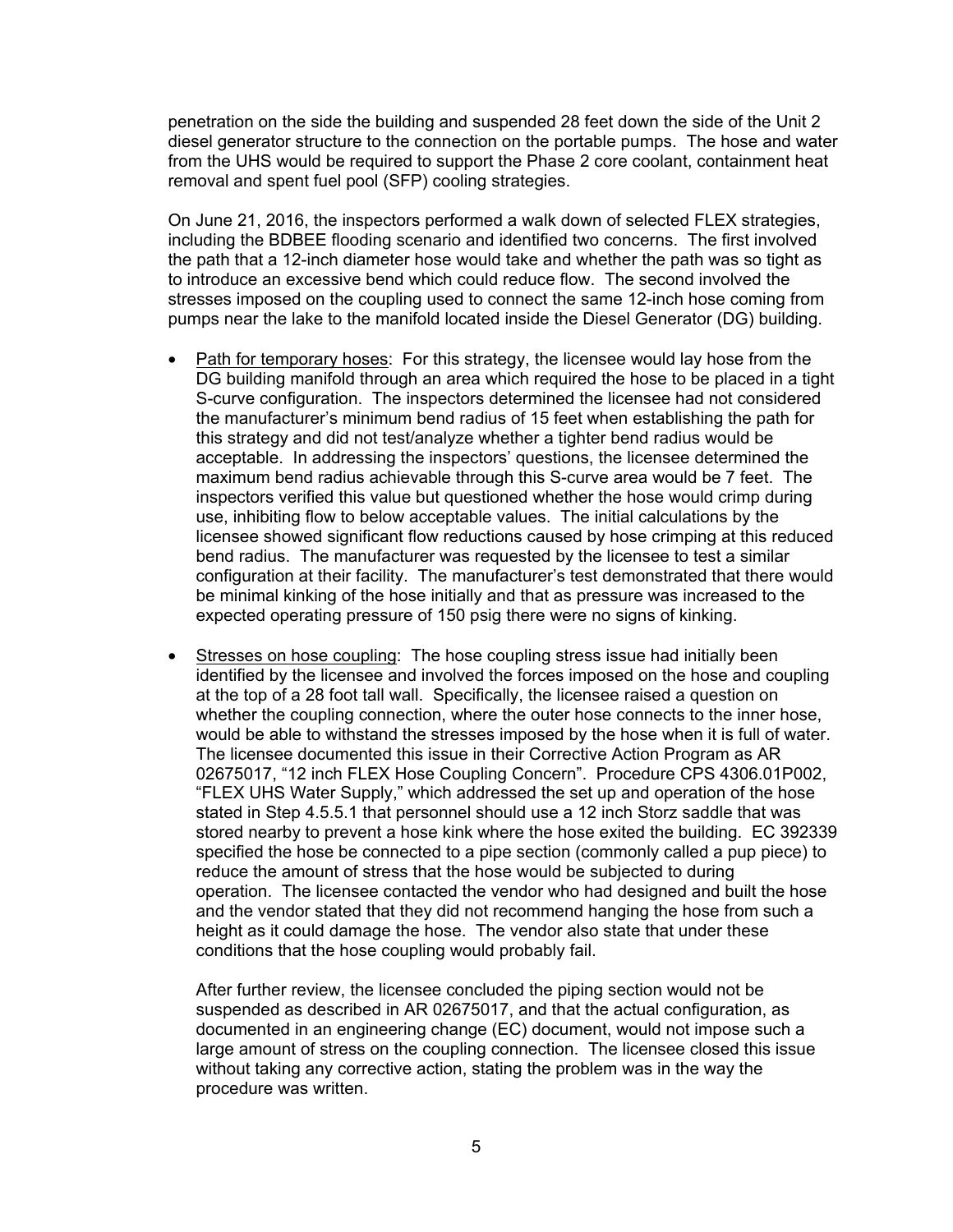During the walkdowns and through other interviews with various operators, the inspectors determined the licensee misinterpreted the configuration described in the EC. The licensee believed an additional piece called a hose bun would be used and with the use of the hose bun, the coupling would not be suspended. Using the pup piece alone, the coupling would be suspended and the original concern about the stresses on the coupling remained. In addition some operators indicated they would use only the pup piece as designated in the EC. The inspectors determined the configuration evaluated in AR 02675017, was not the configuration that would have been installed and that the licensee inappropriately closed the AR.

Based on the inspectors' questions, the licensee initiated further review of the issue. Following a more detailed Finite Element Analysis by a contractor, the licensee was able to demonstrate the stresses were acceptable assuming the expected connection condition.

Both issues involve concerns about whether the method for providing water to the DG manifold during a flooding event would be able to function. At the time of inspection, the inspectors had reasonable doubt with the success of this strategy because the licensee was initially unable to demonstrate the intended actions would be successful. After significant analysis including a field demonstration, the licensee was able to demonstrate the planned strategy could be successful.

The licensee's corrective actions included performing the analysis and tests described above to demonstrate the equipment would perform as expected, revising the EC to reflect the needed changes and clarification, as well as performing an assessment to determine if an alternate strategy would be more efficient.

Analysis: The inspectors determined that the licensee's failure to ensure that the strategy for cooling the reactor core, performing containment heat removal and cooling the SFP during a BDBEE flooding event would be successful was within the licensee's ability to foresee and correct and should have been prevented, and therefore constituted a performance deficiency.

The performance deficiency is more than minor because it was associated with the mitigating systems cornerstone objective attribute of protection against external factors, specifically the BDBEE flood hazard, and it adversely affected the cornerstone attribute of ensuring the availability, reliability and capability of systems that respond to initiating events to prevent undesirable consequences. Specifically, the licensee did not ensure through evaluations, calculations, analyses or any other means that the strategy for maintaining core cooling, containment heat removal and SFP cooling during a BDBEE flooding scenario would be capable of fulfilling its function.

Issues identified through TI–191 are evaluated through a cross-regional panel using IMC 0609, Appendix M, "Significance Determination Process Using Qualitative Criteria," as informed by draft Appendix O, "Post Fukushima Mitigation Strategies Significance Determination Process." (ML16055A351). The finding was determined to be of very low safety significance (Green) because the inspector answered "no" to the 5 questions in the draft Appendix O. Specifically, this condition was not associated with Spent Fuel Pool Level instrumentation required by order A–12–051 and did not result in a complete loss of function to maintain or restore core cooling, containment pressure control/heat removal and/or spent fuel pooling cooling capabilities.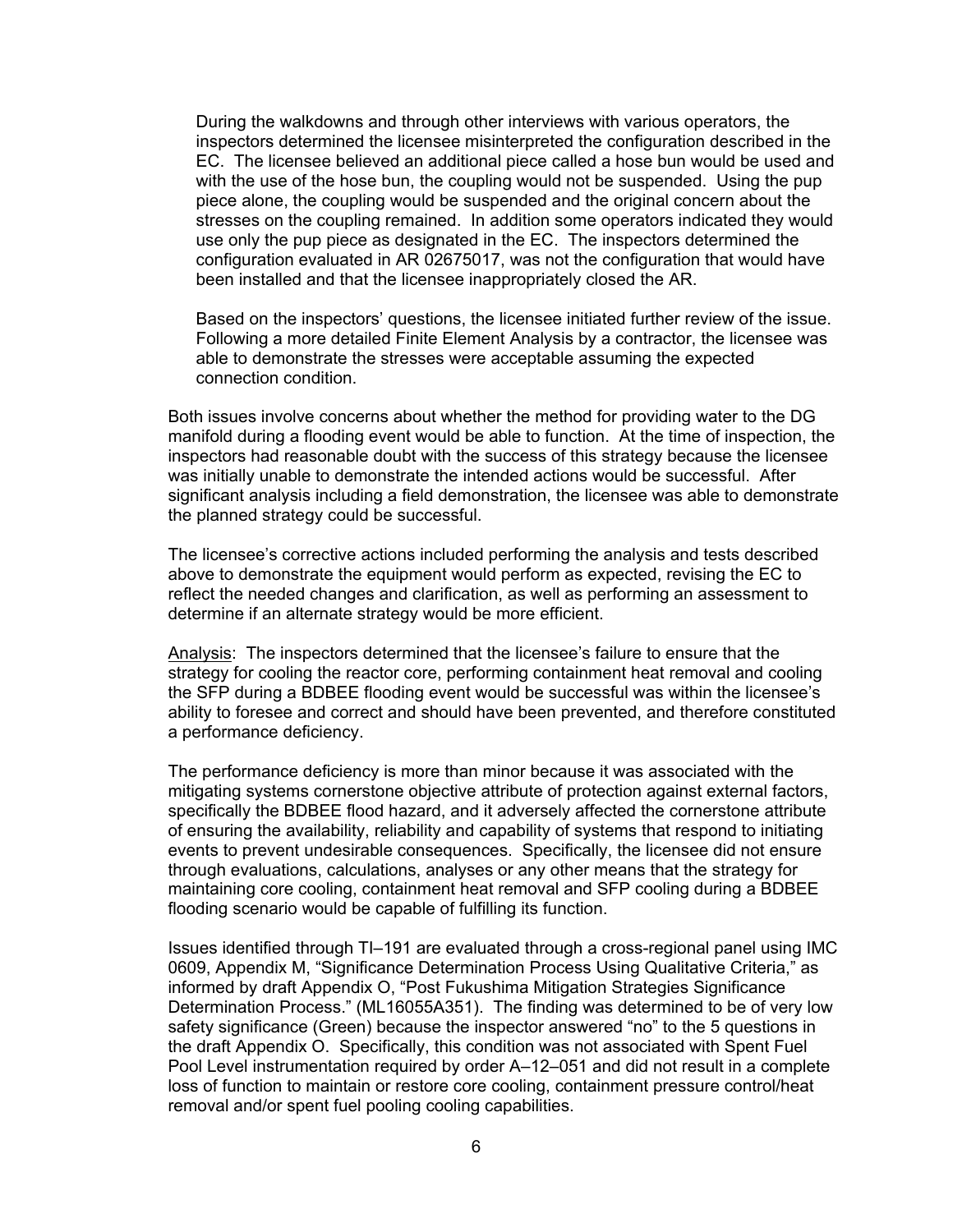The inspectors concluded that the cause of the finding involved a cross-cutting component in the Human Performance area of Design Margins because the organization did not conduct adequate verification of design to ensure the strategy could be successfully implemented. [H.6]

#### Enforcement:

Because the finding did not result in a loss of function, there are no applicable regulatory requirements. Consequently, the inspectors determined the issue constituted a finding of very low safety significance without a corresponding violation of any NRC requirements. (FIN 05000461/2016007–01)

### 2. Spent Fuel Pool Instrumentation

### a. Inspection Scope

The team examined the licensee's newly installed spent fuel pool instrumentation. Specifically, the inspectors verified the sensors were installed as described in the plant specific submittals and the associated safety evaluation and that the cabling for the power supplies and the indications for each channel are physically and electrically separated. Additionally, environmental conditions and accessibility of the instruments were evaluated. Documents reviewed are listed in the attachment.

### b. Assessment

Based on samples selected for review, the inspectors determined the licensee satisfactorily installed and established control of the spent fuel pool (SFP) instrumentation as described in the plant specific submittal(s) and the associated safety evaluation and determined the licensee is generally in compliance with NRC Order EA–12–051. The inspectors verified the licensee satisfactorily:

- installed the SFP instrumentation sensors, cabling and power supplies to provide physical and electrical separation as described in the plant specific submittal(s) and safety evaluation;
- installed the SFP instrumentation display in the location, environmental conditions and accessibility as described in the plant specific submittal(s); and
- trained their staff to assure personnel proficiency with the maintenance, testing, and use of the SFP instrumentation.

The inspectors verified non-compliances with current licensing requirements, and other issues identified during the inspection were entered into the licensee's corrective action program.

### c. Findings

No findings were identified.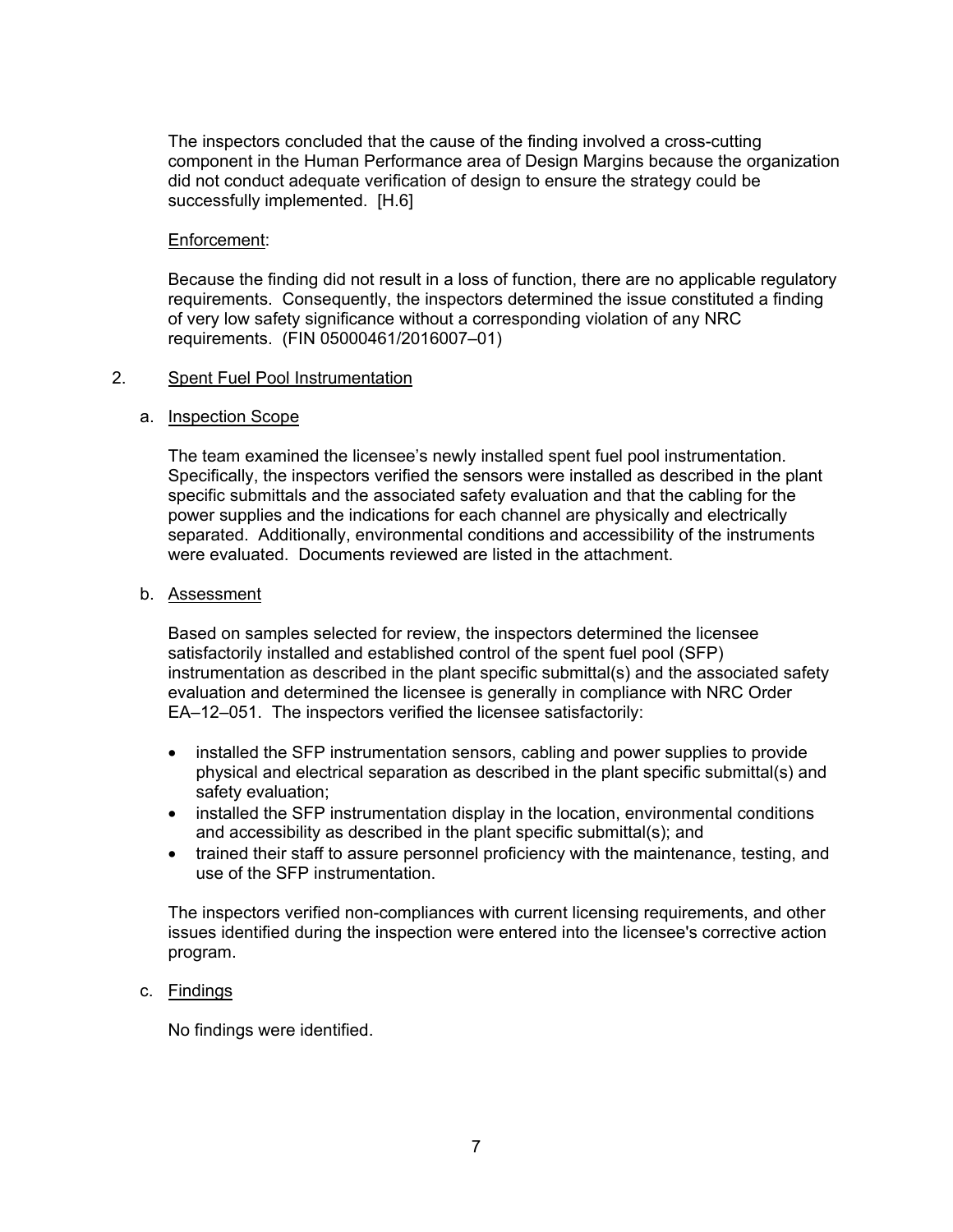### 3. Staffing and Communication Request for Information

#### a. Inspection Scope

Through discussions with plant staff, review of documentation and plant walk downs, the team verified the licensee has implemented required changes to staffing, communications equipment and facilities to support a multi-unit extended loss of offsite power (ELAP) scenario as described in the licensee's staffing assessment and the NRC safety assessment. The team also verified the licensee has implemented multi-unit dose assessment (including releases from spent fuel pools) capability using the licensee's site-specific dose assessment software and approach as described in the licensee's multi-unit dose assessment submittal. Documents reviewed are listed in the attachment.

### b. Assessment

The inspectors reviewed information provided in the licensee's multi-unit dose submittal and in response to the NRC's March 12, 2012, request for information letter and verified the licensee satisfactorily implemented enhancements pertaining to Near-Term Task Force Recommendation 9.3 response to a large scale natural emergency event that results in an extended loss of all AC power to all site units and impedes access to the site. The inspectors verified the following:

- licensee satisfactorily implemented required staffing change(s) to support a multi-unit ELAP scenario;
- EP communications equipment and facilities are sufficient for dealing with a multi-unit ELAP scenario; and
- implemented multi-unit dose assessment capabilities (including releases from spent fuel pools) using the licensee's site-specific dose assessment software and approach.

The inspectors verified non-compliances with current licensing requirements, and other issues identified during the inspection were entered into the licensee's corrective action program.

#### 4OA6 Management Meeting

### .1 Exit Meeting Summary

On August 9, 2016, the inspectors presented the inspection results to Mr. T. Stoner of the licensee's staff. The licensee acknowledged the issues presented. The inspectors confirmed that none of the potential report input discussed was considered proprietary.

### ATTACHMENT: SUPPLEMENTAL INFORMATION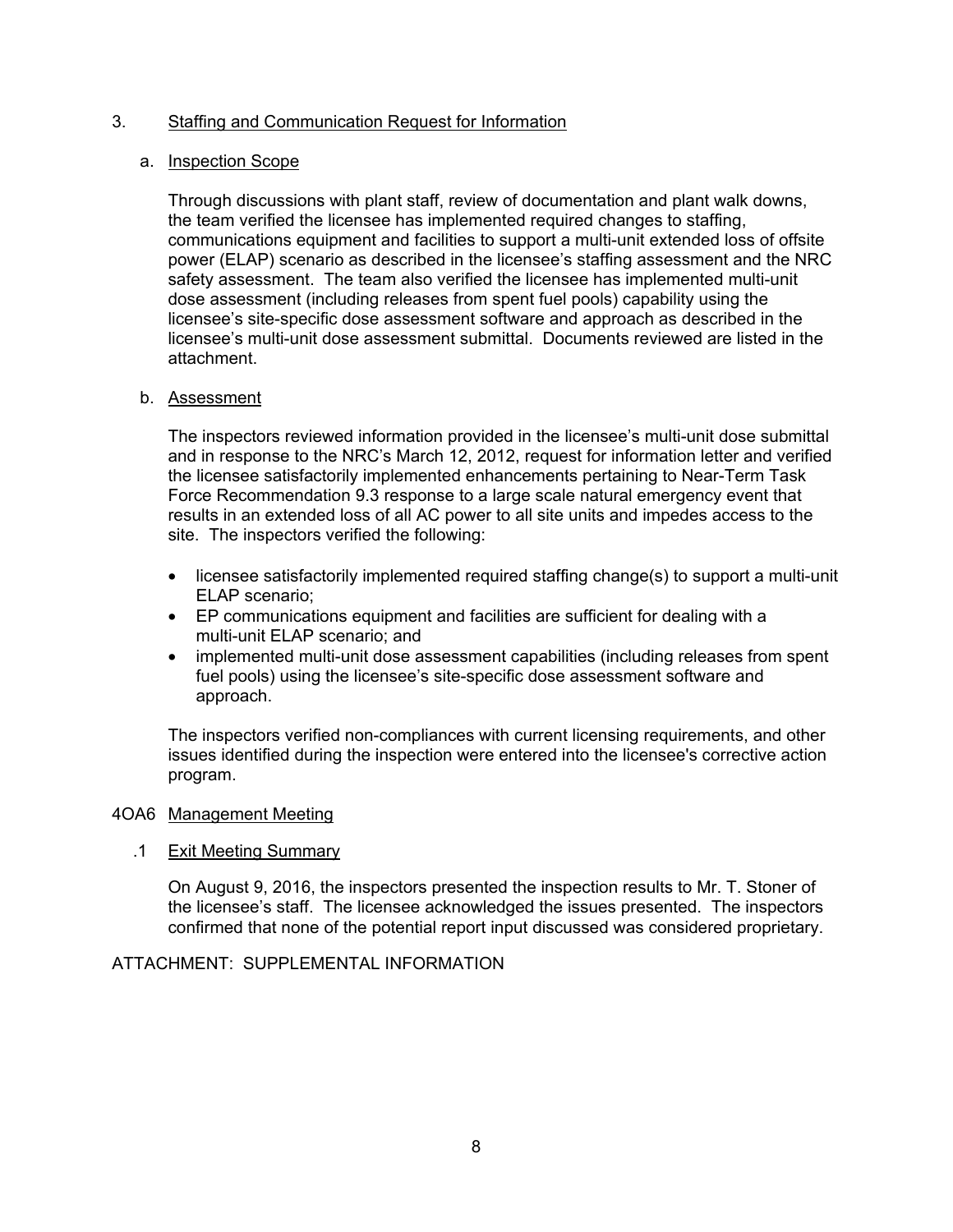### **SUPPLEMENTAL INFORMATION**

### **KEY POINTS OF CONTACT**

#### Licensee

- D. Avery, Regulatory Assurance
- D. Shelton, Regulatory Assurance Manager
- T. Stoner, Site Vice-President
- B. Kapellas, Plant Manager
- S. Gackstetter, Engineering Director
- T. Dean, Training Director
- J. Cunningham, Maintenance Director
- R. Champley, Shift Operations Superintendent
- J. Forman, Work Control
- K. Blankenship, Site Security
- J. Lyter, Corporate Exelon
- D. Distel, Corporate Exelon
- S. Pierson, Corporate Exelon

### U.S. Nuclear Regulatory Commission

W. Schaup, Senior Resident Inspector

J. Quinones-Navarro, Japan Lessons Learned Division

### **LIST OF ITEMS OPENED, CLOSED, AND DISCUSSED**

#### Opened and Closed

- 
- 05000461/2016007–01 FIN Failure to have Hose Configurations that were Verified to be able to Ensure a Timely and Successful Implementation of a FLEX Strategy (Section 4OA5.1)

#### Discussed

None.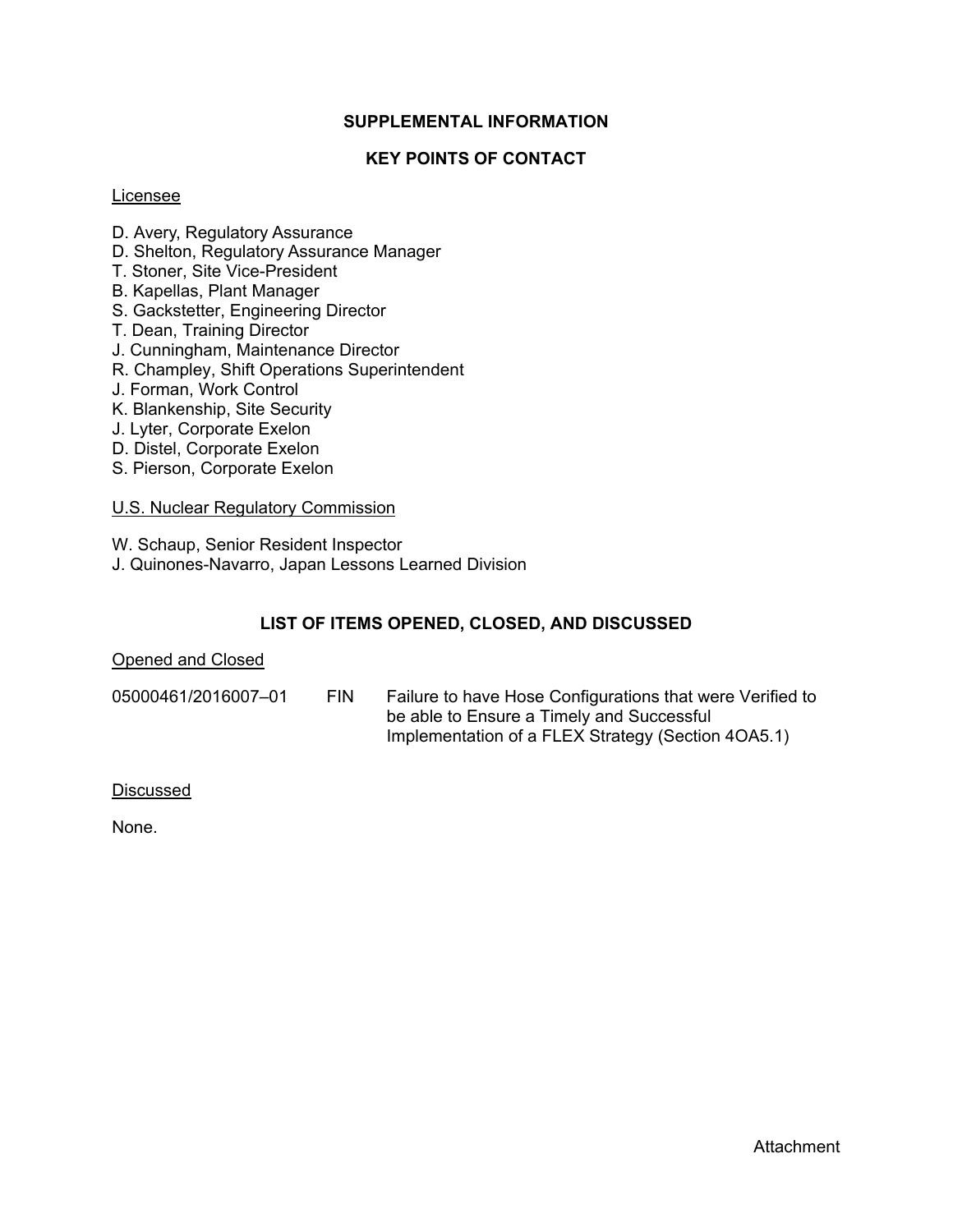## **LIST OF DOCUMENTS REVIEWED**

The following is a list of documents reviewed during the inspection. Inclusion on this list does not imply that the NRC inspectors reviewed the documents in their entirety, but rather, that selected sections of portions of the documents were evaluated as part of the overall inspection effort. Inclusion of a document on this list does not imply NRC acceptance of the document or any part of it, unless this is stated in the body of the inspection report.

### Procedures

CPS 3317.01; Fuel Pool Cooling and Cleanup; Revision 31c CPS 3317.01E001; Fuel Pool Cooling and Cleanup Electrical Lineup; Revision 13b CPS 3822.04C007; FLEX Equipment Checklist; Revision 2a CPS 4006.02; Loss of Decay Heat Removal in Reactor Vessel Pool/Spent Fuel Pool; Revision 0d CPS 4011.02; Spent Fuel Pool Abnormal Water Level Decrease; Revision 7 CPS 4303.01P017; Spent Fuel Pool Makeup from Fire Protection; Revision 2e CPS 4303.01P002; Spent Fuel Pool Makeup from Containment Pool; Revision 1e CPS 4303.01P003; Spent Fuel Pool Makeup from Suppression Pool; Revision 1a CPS 4304.01; Flooding; Revision 6 CPS 4306.01; Extended Loss of AC Power, Loss of Ultimate Heat Sink; Revision 0 CPS 4306.01C010; FLEX Ventilation Hard Card; Revision 0 CPS 4306.01P001; FLEX Electrical Connections; Revision 0 CPS 4306.01P002; FLEX Ultimate Heat Sink Water Supply; Revision 0 CPS 4306.01P008; FLEX Diesel Fuel Oil Supply; Revision 0 CPS 4306.01P009; FLEX ADS Air Supply; Revision 0 CPS 4306.01P010; FLEX Ventilation; Revision 0 CPS 4306.01P012; FLEX Communications; Revision 0 CPS 4306.01P016; FLEX Equipment Deployment; Revision 0 CPS 4306.01P017; ELAP During Modes 5 and 6; Revision 0 CPS 3317.01; Fuel Pool Cooling and Cleanup; Revision 31c CPS 3317.01E001; Fuel Pool Cooling and Cleanup Electrical Lineup; Revision 13b CPS 3822.04C007; FLEX Equipment Checklist; Revision 2a CPS 5040.02; Alarm Panel 5040 Annunciators – Row 2; Revision 26e CPS 9477.01A; Spent Fuel Pool Level Primary 1LT-FC221A Channel Calibration; Revision 0 CPS 9477.01B; Spent Fuel Pool Level Backup 1LT-FC221B Channel Calibration; Revision 0a CC-CL-118; Site Implementation of Diverse and Flexible Coping Strategies (FLEX) and Spent Fuel Pool Instrumentation Program; Revision 0 CC-CL-118-1001; CPS SAFER Response Plan; Revision 0 CC-CL-118-1003; Final Integrated Plan; Revision 0 CC-AA-103; Configuration Control for Permanent Physical Plant Changes; Revision 27 CC-AA-118; Diverse and Flexible Coping Strategies (FLEX) and Spent Fuel Pool Instrumentation Program Document; Revision 1 PI-AA-125; Corrective Action Plan; Revision 3 WC-AA-101; On-Line Work Control Process; Revision 26 WC-AA-111; Surveillance Program Requirements; Revision 5 WC-AA-120; Preventive Maintenance Database Revision Requirements; Revision 2 EP-AA-110-201; On Shift Dose Assessment; Revision 3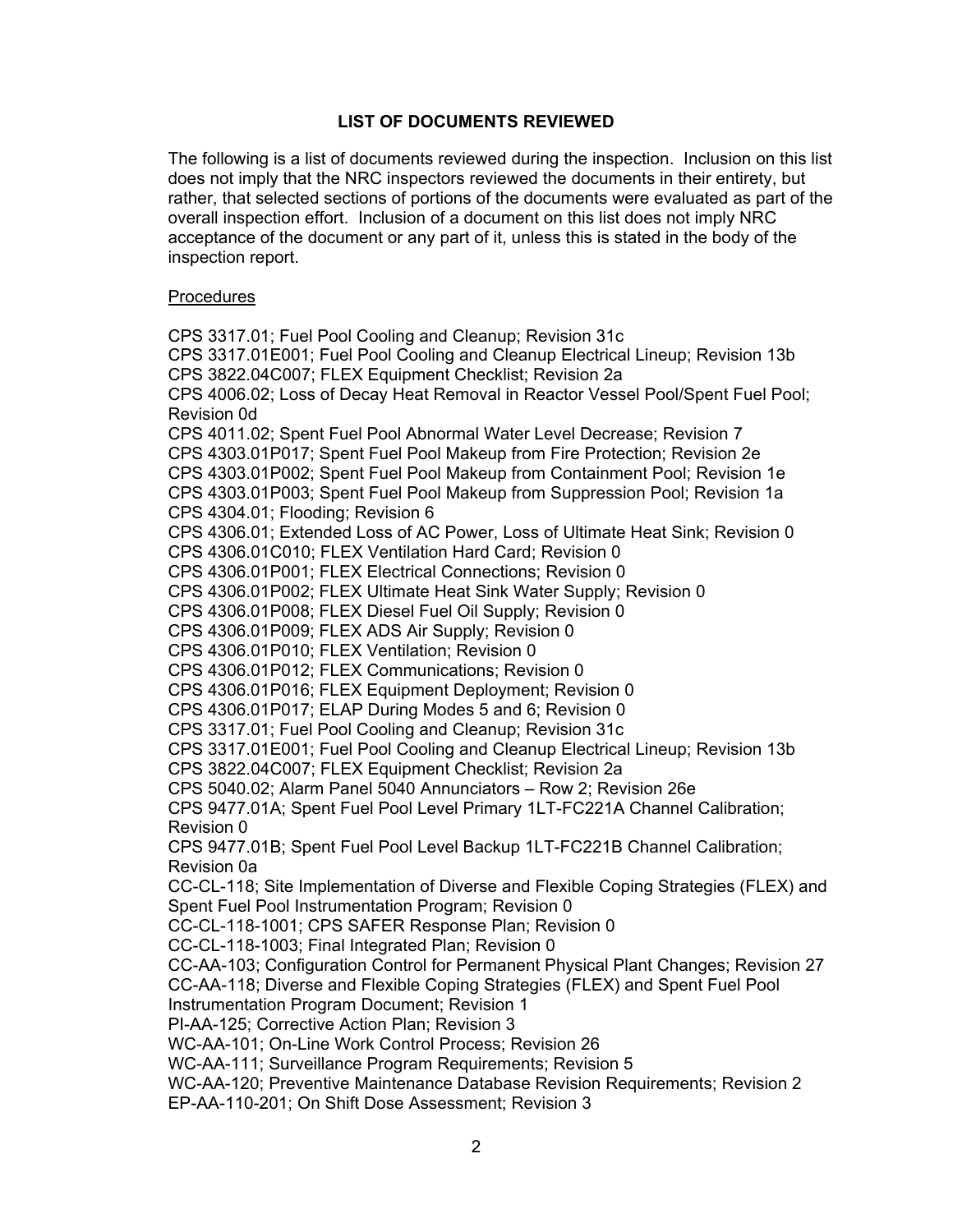EP-AA-110-201-F-01; On-Shift Dose Assessment Input Sheet; Revision B EP-AA-112-400-F-04; EOF Logistics Manager Checklist; Revision M EP-AA-112-400-F-04; EOF Logistics Manager Checklist; Revision M EP-AA-112-400-F-16; Radiation Protection Manager Checklist; Revision H EP-AA-112-400-F-17; Dose Assessment Coordinator Checklist; Revision G EP-AA-112-400-F-18; Dose Assessor Checklist; Revision H EP-AA-112-400-F-21; Environmental Coordinator Checklist; Revision D EP-AA-124-F-03; Site & Site-Specific EOF Communications 9.3 & EMNET Satellite EXC-WP-03; FLEX Guidance for Shutdown/Refueling Modes; Revision 1 Communications Systems Semi-Annual Testing & Inventory EPUA 83; Semi-Annual Equipment Check of EMNET Portable Satellite Communications System Functionality; Revision 1

### Action Requests – NRC Identified

AR 02684223; FLEX Inventory Discrepancy; 6/21/16 AR 02684308; FLEX Enhancement Tracking; 6/22/16 AR 02684975; FLEX Equipment PM Identified Minor Issues that were not Corrected; 06/23/16 AR 02683833; Licensee Needs to Procure Additional Debris Removal Tools; 6/30/16 AR 01293078; Revise EOF Procedure to Assist Sites in Obtaining Fuel and Water Beyond 30 Days; 6/23/16

AR 02685173; Failure to Test Unit 2 Essential Service Water Piping to Full Pressure; 6/23/16

AR 02685356; FLEX Storage Building Not In Accordance with Design; 6/24/16

#### ARs Reviewed

AR 01673118; Revise Spent Fuel Pool Related Procedures; 3/23/15 AR 02511817; FLEX Tractor E-Brake Lath Came out of Handle; 6/8/15 AR 02517163; FLEX Cummins Generator Battery Charger Not Plugged In; 6/19/16 AR 02558694; Identified Gaps During Executive Assistant Tour; 9/18/15 AR 02569721; NOS Identified Sprinkler System for FLEX Diesel Not Per Design; 10/12/15 AR 02641913; Outstanding Open Work Orders on FLEX PMs; 3/17/16 AR 02657184; Enhancement to Blizzard Sever Weather Checklist; 4/18/16 AR 02648716; Evaluate FLEX 6 Month PM Extension; 3/31/16 AR 02675017; 12 inch FLEX Hose Coupling Concern; 5/12/16 AR 02688011; FLEX Generator 1FK01KA Failed to Start During PM; 6/30/16 AR 02638710; Three Items Identified Requiring Resolution for the FLEX Fire Protection System; 3/10/16 AR 02589735; 1SH02AA Unit Heater for FLEX Generator Room is not Working; 11/19/15 AR 02589743; 1FX01KA FLEX Diesel Generator 1 Block Heater not Plugged in; 11/19/15 AR 02634649; FM ID: FLEX Door no Operating Properly – Safety Enhancement; 03/03/16 AR 02636157; EOID – 1FX02T Diesel Fuel Leak 5 DPM; 03/04/16 AR 02644890; Residual Diesel Fuel Buildup Identified Around FLEX Pump; 03/24/16 AR 02657173; Enhancement to Cold Weather Checklist; 04/18/16

AR 02649496; Fuel Leaking from Pump; 04/01/16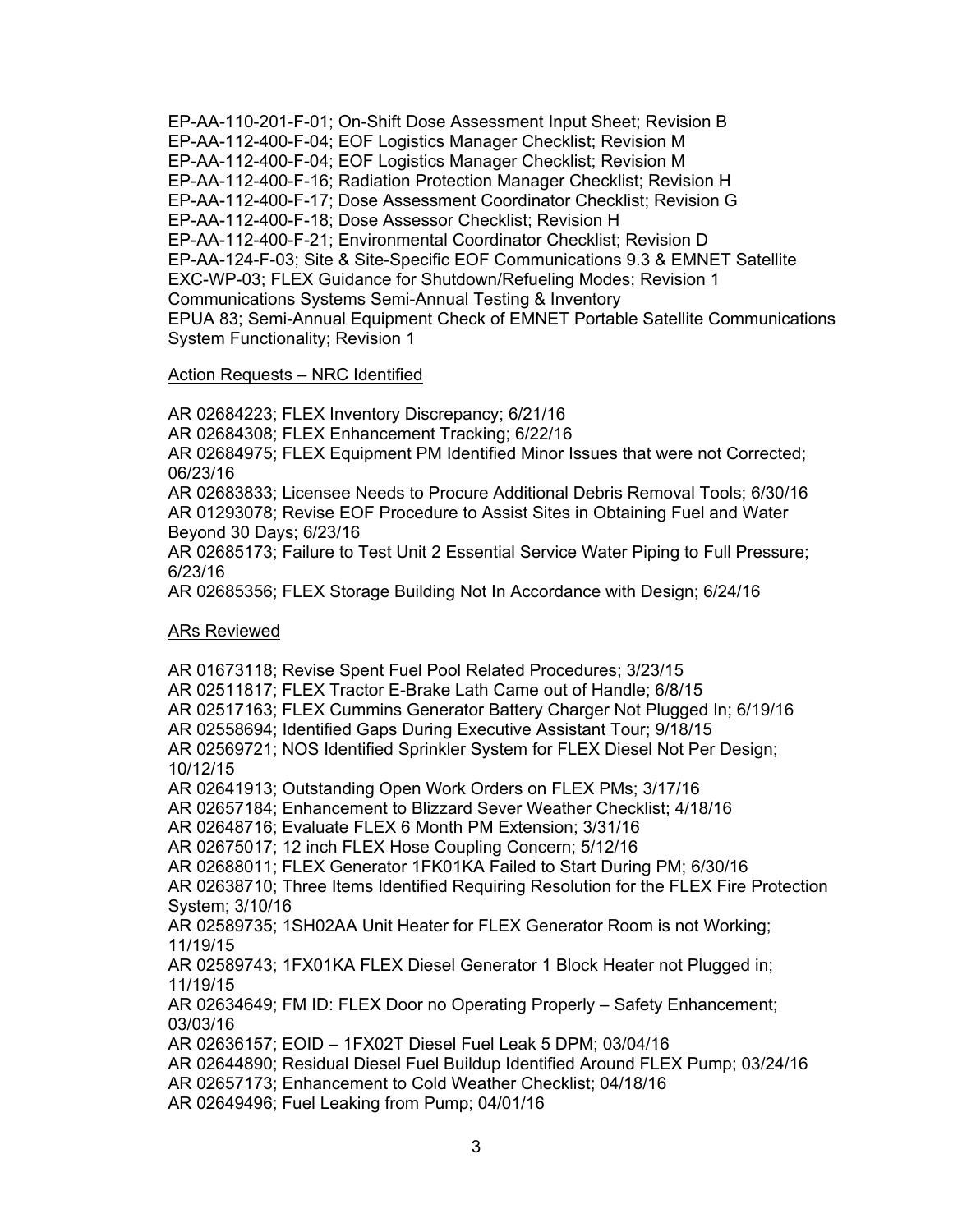AR 02654589; FLEX Pump Support Equip-Chain Falls Inspections Out of Date; 04/12/16 AR 02678759; FLEX Equipment Checklist Deficiencies; 6/6/16 AR 02656045; Procedure CPS 4306.01P002 will not Work as Written; 4/13/16 AR 02605513; Results of the FLEX D/G Inspection; 12/29/15

#### FLEX Training Documents

Flex Electrical Components; No date Flex Building Design; No date Screen House MCC; No date Flex Water Usage; No date Flex Water Pumps and Flowpath; No date Hydraulics System for Suction Lift Pumps; No date Flex Pump Operation (Hard Card); No date Storz Couplings/No revision

#### **Modifications**

EC 394583; Fukushima FLEX – Evaluation of Unit 2 Div 2 SX Pipe 2SX02AB Buried Piping Integrity in Support of FLEX Strategies – FLEX Makeup Water; Revision 0 EC 391824; FLEX Battery Coping Study; Revision 1 EC 392335; FUKUSHIMA FLEX Internal Generator 480 VAC Connections Required to Support NRC EA-12-049 FLEX Response; Revision 1a EC 392343; FUKUSHIMA FLEX Install a Seismic Storage Building Including Electrical on Unit 2 SX Screen House Required to Support NEI 12-06

#### Work Orders

WO 01904390; Spent Fuel Pool Level Calibration (1LTFC221A); 06/22/2016 WO 01904392; Spent Fuel Pool Level Calibration (1LTFC221B); 06/22/2016 WO 01886012; FLEX D/G 1FX01KA Extent of Condition Opex; 2/2/16 WO 01684636; 2SX02AB, Work Order to Perform Pipe Inspection; 12/10/13

#### Miscellaneous Documents

Letter: RS-14-344, Clinton Station NEI 12—01 Phase 2 Staffing Assessment; December 17, 2014 FLEX and SPFI Operator Tour Report C Area, Weekly; Revision 62 FLEX and SPFI Operator Tour Report E Area, Weekly; Revision 64 Tour Readings; Tour: C Area Rounds; 06/22/2016 Smart-UPS®UPS Operation Manual; 06/2010 M01-1101, Site Development Map, Clinton Power Station Unit 1; 04/04/1988 Clinton Power Station Winter Snow Plan CPS 1860.01C005; Blizzard/Severe Weather Preparation Checklist; Revision 0b Clinton Power Station USAR, Figure 2.1-4; Revision 9 Clinton Station NEI 12-01; Phase 2 Staffing Plan Assessment CPS 3862.02; Flex Pump Operation; Revision 0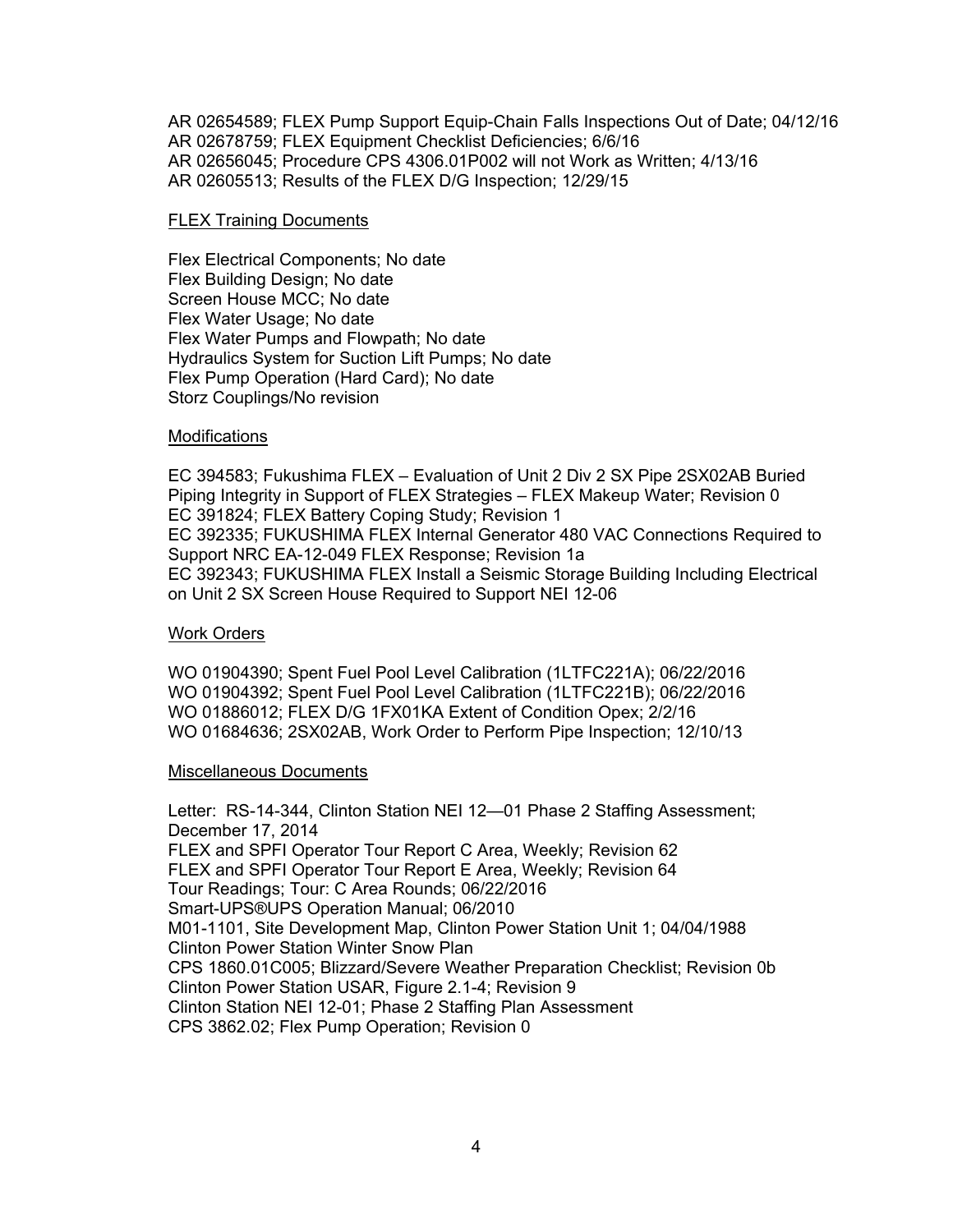## **LIST OF ACRONYMS USED**

| <b>ADAMS</b> | Agencywide Documents Access Management System |
|--------------|-----------------------------------------------|
| АC           | <b>Alternating Current</b>                    |
| AR           | <b>Action Request</b>                         |
| <b>BDBEE</b> | Beyond-Design-Basis External Event            |
| <b>CFR</b>   | Code of Federal Regulations                   |
| <b>CPS</b>   | <b>Clinton Power Station</b>                  |
| EA           | <b>Enforcement Action</b>                     |
| <b>EC</b>    | <b>Engineering Change</b>                     |
| <b>ELAP</b>  | <b>Extended Loss of All Power</b>             |
| <b>EOF</b>   | <b>Emergency Operations Facility</b>          |
| EP           | <b>Emergency Preparedness</b>                 |
| <b>FLEX</b>  | <b>Flexible Response</b>                      |
| <b>FSG</b>   | <b>FLEX Support Guideline</b>                 |
| <b>IMC</b>   | <b>Inspection Manual Chapter</b>              |
| IR.          | <b>Inspection Report</b>                      |
| <b>NRC</b>   | U.S. Nuclear Regulatory Commission            |
| <b>PARS</b>  | <b>Publicly Available Records System</b>      |
| <b>SFP</b>   | <b>Spent Fuel Pool</b>                        |
| ΤI           | <b>Temporary Instruction</b>                  |
| <b>UHS</b>   | <b>Ultimate Heat Sink</b>                     |
| <b>WO</b>    | <b>Work Order</b>                             |